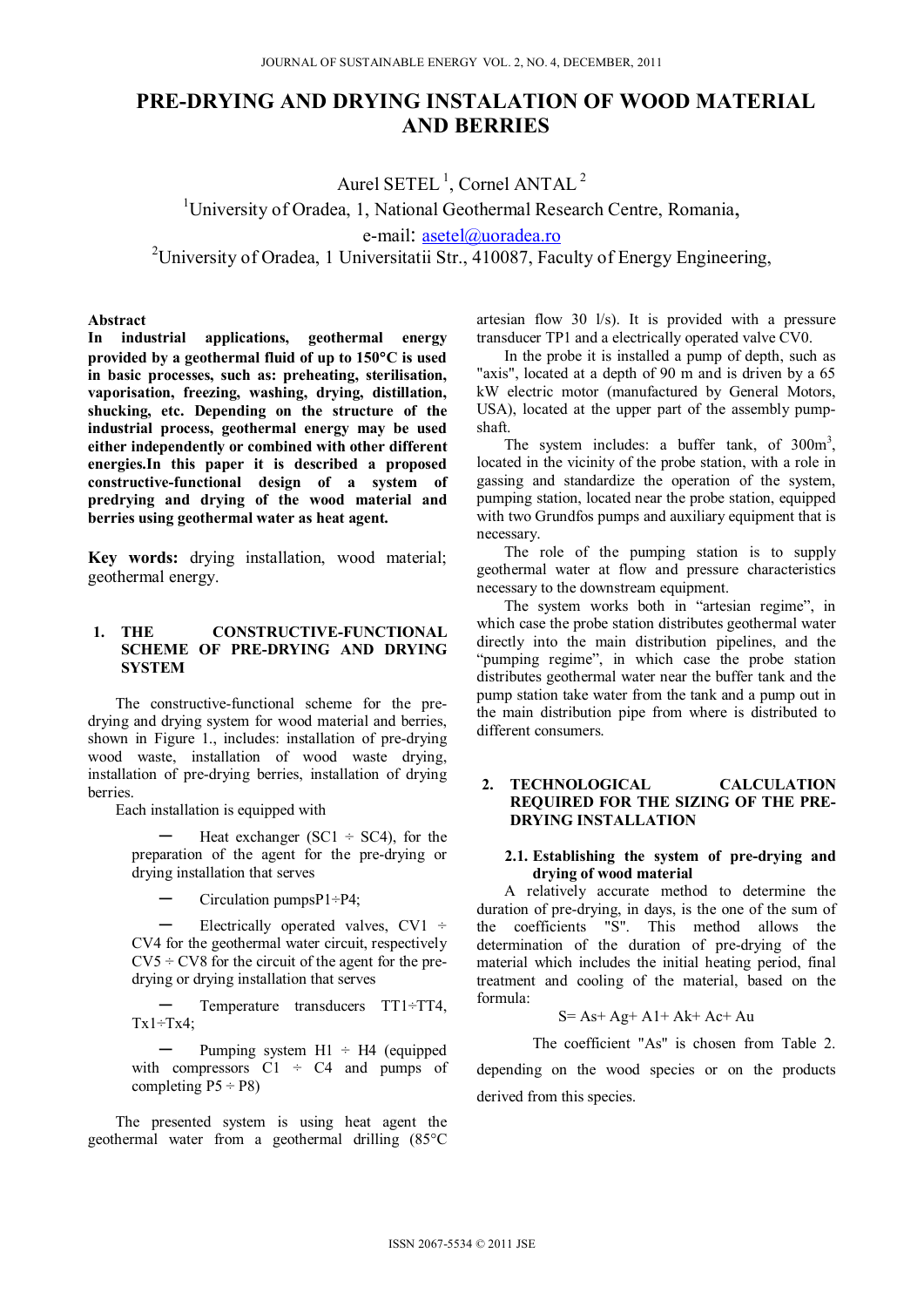|  |  | Table 1 Indication on establishing the class of difficulty of the pre-drying system |
|--|--|-------------------------------------------------------------------------------------|
|--|--|-------------------------------------------------------------------------------------|

|            | <b>Difference</b> | Psychometric | °C for     | Stage of   | humidity    |      |
|------------|-------------------|--------------|------------|------------|-------------|------|
| Class of   | Below 10%         | $10-15%$     | $15 - 20%$ | $20 - 25%$ | $25 - 30\%$ | Over |
| difficulty |                   |              |            |            |             | 30%  |
|            | 27                |              |            |            |             |      |
|            | 25                | 20           | 14         | 10         |             |      |
| Ш          | 25                | 18           | 12         |            |             |      |
|            | 25                | 10           |            |            |             |      |
|            | 20                |              | 10         |            |             |      |
|            | 18                |              |            |            |             |      |

#### **Table 2 The As coefficient values**

| Species                  | $\cdots$<br>Spruce<br>H I V | .<br>____<br>___<br>.<br>Pine.<br>aspen<br>: poplar.<br>white<br>. cedar | $\cdots$<br>Bìrch | larch<br>Beech | Jak |
|--------------------------|-----------------------------|--------------------------------------------------------------------------|-------------------|----------------|-----|
| values<br>A <sub>2</sub> |                             |                                                                          | ت سه              | . .            | -   |



**Fig. 1. The constructive-functional scheme for the pre-drying and drying system for wood material and berries**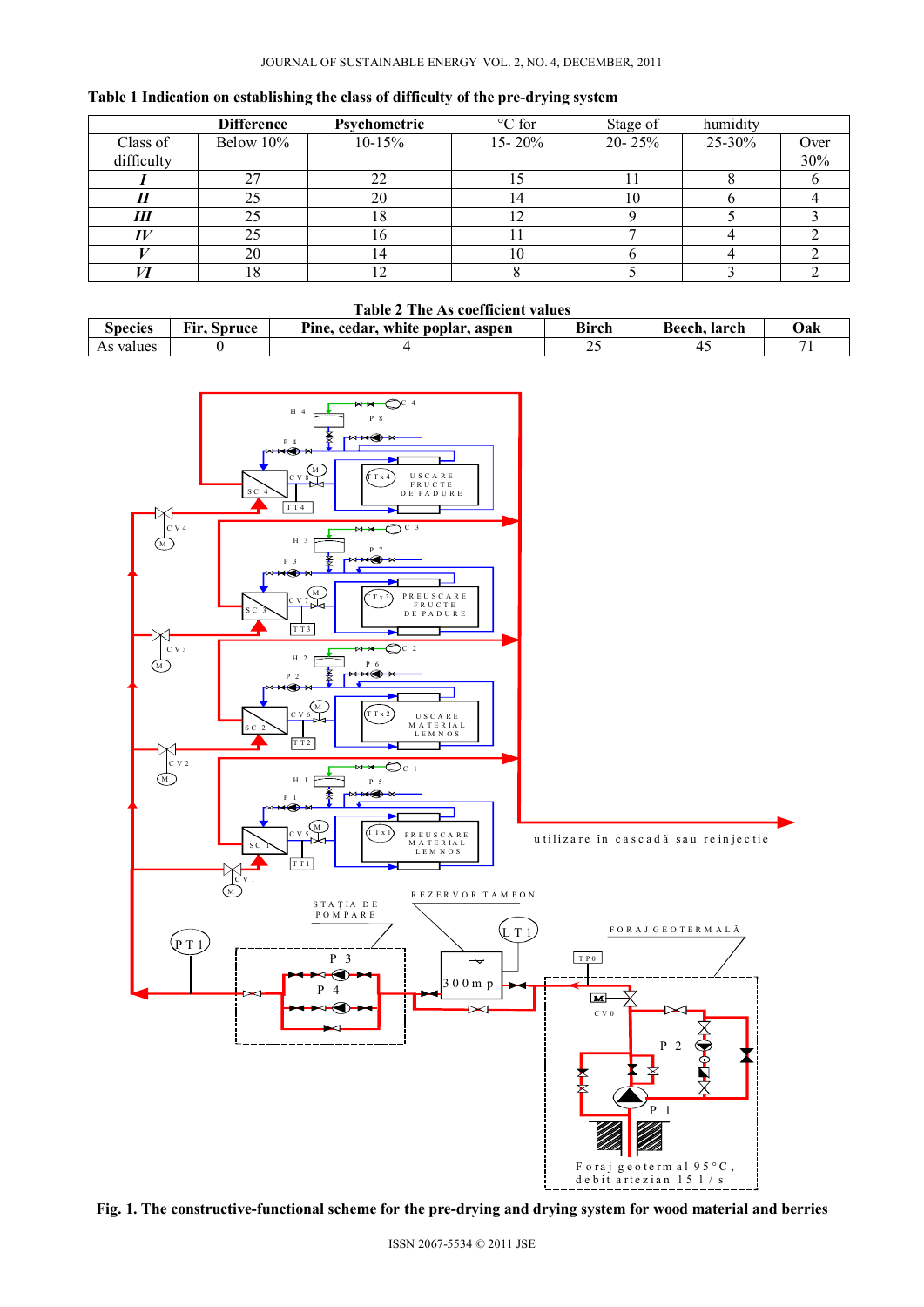The Ag coefficient is chosen according to the material thickness or the layer of material submitted to pre-drying, in Table 3.

For different wood materials the value of Ag coefficients can reduce according to the coefficient of settlement or to their apparent specific weight

The coefficient A1 is chosen according to the relationship between the width and thickness of the material in Table 4.

The Ak coefficient is chosen depending on the quality of pre-drying taken from Table 4.1, parameter which is used for the entry in Table 5.

The Ac coefficient depends on the characteristics of the pre-drying chamber (Table 6).

The Au coefficient depends on the initial and final moisture of the material, the values of this coefficient are given in Table 7.

#### **Table 3 The Ag coefficient values**

| <b>Thickness</b> | Coefficient         | <b>Thickness</b> | Coefficient | <b>Thickness</b> | Coefficient |
|------------------|---------------------|------------------|-------------|------------------|-------------|
| mm               | Αg                  | Mm               | Αg          | mm               | Αg          |
|                  |                     | 45               | 54          | 110              | l 10        |
| 16               |                     | 50               | 59          | 120              | 116         |
| 19               | I O                 | 55               | 65          | 130              | 121         |
| 22               | $\mathcal{L}$<br>23 | 60               | 70          | 140              | 125         |
| 25               | 28                  | 70               | 80          | 150              | 130         |
| 30               | 36                  | 80               | 89          | 180              | 142         |
| 35               | 43                  | 90               |             | 220              | 155         |
| 40               | 49                  | 100              | 104         | 280              | 170         |

## **Table 4 The A1 coefficient values**

| <b>Ratio of</b>     | $1,0-1,3$ | $\sim$ $\sim$<br>$1,4-2,0$ | $2,1-4,0$ | $\sim$ $\sim$<br>$\overline{\phantom{0}}$<br>∸<br>T. 1 –<br>$\sim$ | $\sim$ $\sim$ $\sim$<br>$\blacksquare$<br>$1,1-1,0$ |
|---------------------|-----------|----------------------------|-----------|--------------------------------------------------------------------|-----------------------------------------------------|
| $\mathbf{r}$<br>L/g |           |                            |           |                                                                    |                                                     |
| $\mathbf{L}$        |           |                            |           |                                                                    | 1 O                                                 |

## **T**

## **able 5 The Ak coefficient values**

| <b>Quality of the</b><br>pre-drying | VI-IV | <b>TT</b><br>ш | $\sim$<br> |    |
|-------------------------------------|-------|----------------|------------|----|
| ЛŊ                                  |       |                |            | ∠∪ |

## **Table 6 The Ac coefficient values**

| Chamber with the high thermal capacity with cross - reversible circulation of the air   |  |
|-----------------------------------------------------------------------------------------|--|
| Chamber with the normal thermal capacity with cross - reversible circulation of the air |  |
| Chamber with natural circulation or low stimulated                                      |  |
| Chamber heated from horizontal channels with natural circulation                        |  |

## **Table 7 The Au coefficient values**

| Initial moisture | Final moisture |    |    |    |    |    |    |    |    |    |    |    |
|------------------|----------------|----|----|----|----|----|----|----|----|----|----|----|
|                  |                |    | 10 |    | 12 | 13 | 14 | l5 | 18 | 20 | 22 | 25 |
| 30               | 66             | 62 | 58 | 54 | 50 | 46 | 42 | 38 | 23 | 15 | 8  |    |
| 40               | 75             | 71 | 68 | 65 | 62 | 59 | 56 | 55 | 44 | 38 | 32 | 21 |
| 50               | 80             | 77 | 75 | 72 | 69 | 67 | 65 | 63 | 55 | 51 | 46 | 38 |
| 60               | 84             | 82 | 79 | 77 | 75 | 72 | 70 | 68 | 62 | 58 | 55 | 48 |
| 70               | 88             | 85 | 83 | 81 | 78 | 76 | 75 | 73 | 67 | 64 | 61 | 55 |
| 80               | 90             | 88 | 86 | 84 | 82 | 80 | 78 | 77 | 71 | 68 | 65 | 61 |
| 90               | 92<br>∕∠       | 90 | 88 | 85 | 85 | 83 | 81 | 79 | 75 | 72 | 69 | 65 |
| 100              | 94             | 92 | 90 | 87 | 87 | 85 | 83 | 82 | 77 | 75 | 73 | 70 |